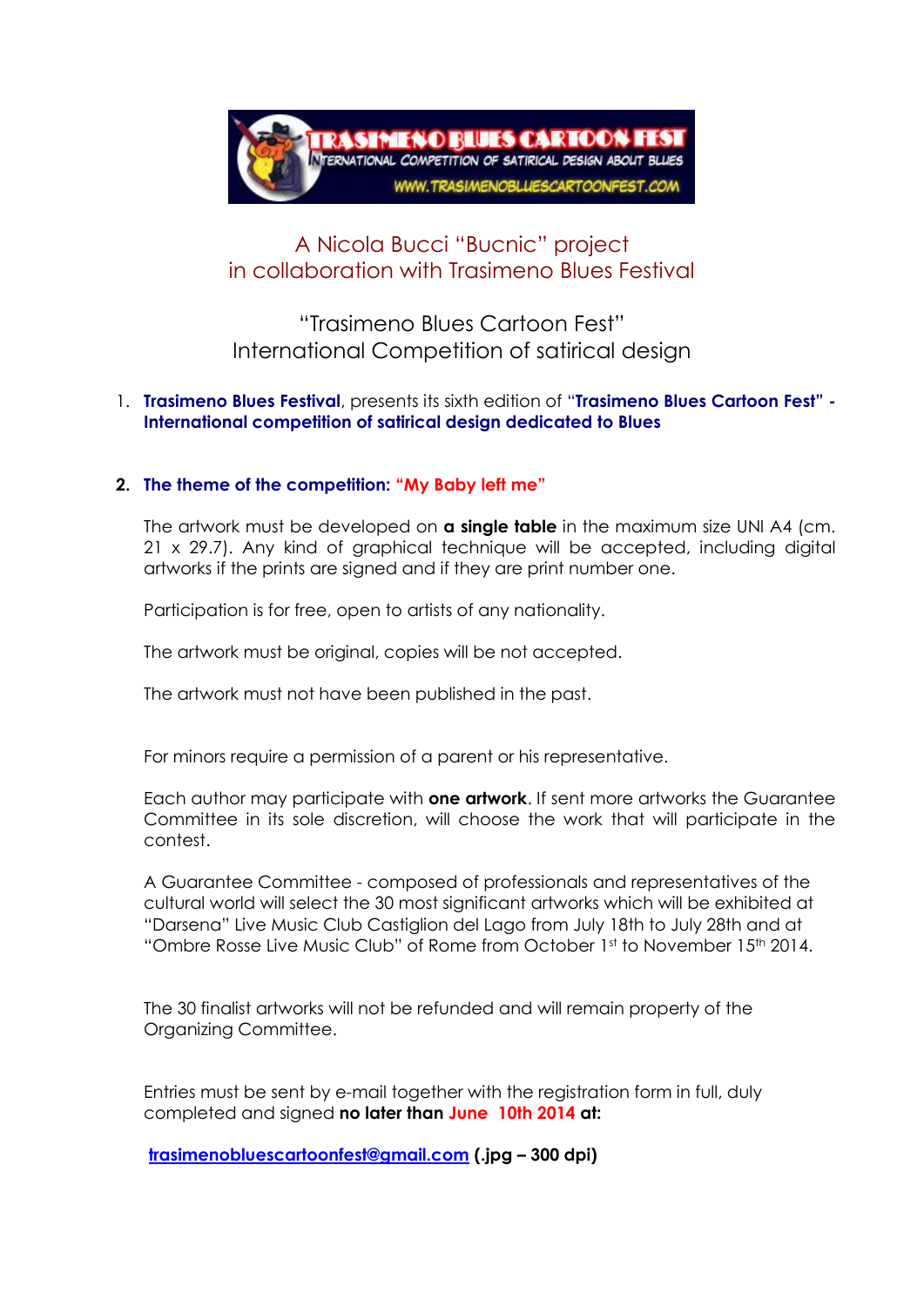The 30 finalist artists undertake to send the original artwork no later than **June 30,2014**

### **at: Nicola Bucci - "Trasimeno Blues Cartoon Fest " – Via Nino Taranto, 30 A2/A – 00125 Roma – Italia**

The artworks must indicate on the back: name, surname and address of the author. The artworks will not be refunded. The artworks will be published on the official web sites of the competition.

The 30 finalists artworks will be published on www.trasimenobluescartoonfest.com . **It will be online audiences to declare the winner of "Trasimeno Blues Cartoon Fest 2014 "**

The public on line will be able to cast their vote untill July 25th 2014. The Committee shall have the right to assign any awards and special mentions.

- 3. The artworks which make it to the final stage of the competition will be exhibited at "Darsena" Live Music Club Castiglion del Lago from July 18th to July 28th and at "Ombre Rosse Live Music Club" of Rome from October 1st to November 15th 2014.
- 4. Every artist must justify the content of their own artwork. The works that the Artistic Director receives could be chosen for publication, distribution and any type of use . Artworks will remain property of the organizing committee. All the competition participants understand and agree to the terms of the competition stated implicitly here, and accept, without any compensation, the exhibition of their artworks in or more shows in the art exhibition. They also agreed to its publication in books, posters, bookmarks, t-shirts or cute hats, calendars or agendas and on all the information services. It will be obligatory for the name of the artist and the country of origin and of the name of Trasimeno Blues Caroon Fest to be included in every publication.
- 8. The Trasimeno Blues Festival while remaining fully committed to the care and protection of the works exhibited , does not take any responsibility for any theft, damage or loss that might occur involving these works from the moment they arrive till the close of the exhibition.
- 9. Participation in the event which is completely free, implies total acceptance of these regulations. The Organising Committee has the right and the responsibility to give the final decision concerning controversial questions as well as on matters not explicitly provided for.